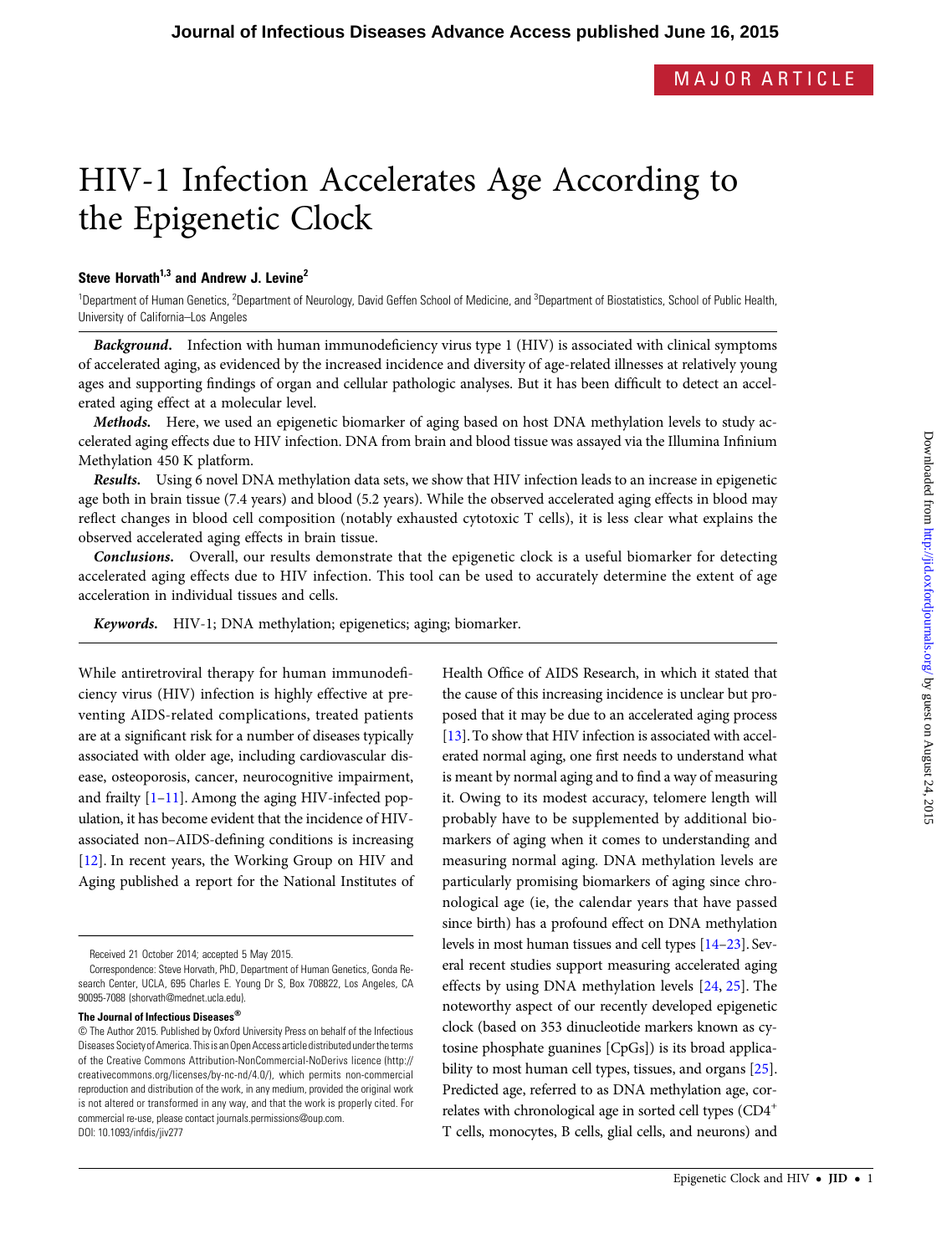in tissues and organs, including whole blood, brain, breast, kidney, liver, lung, and saliva [\[25](#page-10-0)].

The epigenetic clock is an attractive biomarker of aging because (1) it is more strongly correlated with chronological age than previous biomarkers, including telomere length [[26](#page-10-0),[27](#page-10-0)]; (2) it is prognostic of all-cause mortality in later life [[28](#page-10-0)]; and (3) it correlates with measures of physical and mental fitness in older age [[29\]](#page-10-0). The usefulness of the method has been demonstrated in recent case studies, including one showing that obesity accelerates epigenetic aging in liver tissue [[27\]](#page-10-0). Further, trisomy 21 (Down syndrome) accelerates epigenetic aging in blood and brain tissue [\[30\]](#page-10-0).

Although HIV infection appears to lower the age at which individuals develop age-related illnesses, it is not yet known whether DNA methylation age is a biologically meaningful biomarker of accelerated aging in the context of HIV infection. Here we use both blood and brain tissue from HIV-infected subjects (hereafter, "cases") and uninfected controls (hereafter, "controls") to show that HIV infection is significantly associated with increased age acceleration according to the epigenetic clock.

#### MATERIALS AND METHODS

#### DNA Methylation Data Sets

An overview of the 11 Illumina DNA methylation data sets used in this article is provided in Table 1. We generated 6 novel DNA methylation data sets and used 5 publicly available data sets.

Our 6 novel data sets are available from Gene Expression Omnibus super-series GSE67752. Details on the individual data sets can be found in Table 1 and [Supplementary 1](http://jid.oxfordjournals.org/lookup/suppl/doi:10.1093/infdis/jiv277/-/DC1). The 3 brain data sets came from the National NeuroAIDS Tissue Consortium (NNTC) [\[31\]](#page-10-0). Informed consent and all study procedures were approved by the institutional review boards (IRBs) at the 4 individual sites composing the NNTC.

#### Novel Data Set 1: Various Brain Specimens From Cases and Controls

We generated Illumina Infinium 450 K data from 130 fresh frozen brain samples from 84 different subjects (71 cases and 13 controls). Specifically, we considered specimens from the cerebellum (20 cases and 4 controls), frontal lobe (2 cases and 4 controls), hippocampus (4 controls), medial frontal cortex (18 cases), occipital cortex (59 cases and 13 controls), and temporal cortex (4 controls). For the cases, the median year of death was 2005 (range, 1999–2013). Additional details can be found in Table [2.](#page-2-0) In total, there were 99 samples from cases and 31 samples from controls of similar ages. DNA methylation data from cases and controls were generated at the same time and randomized across plates and chips. HIV load information was available for blood (in the last specimen obtained prior to death) and cerebrospinal fluid (CSF) specimens.

The protein abundance levels of the IBA1 marker were assessed as follows: 5-um-thick, formalin-fixed, paraffin-embedded

#### Table 1. Overview of the DNA Methylation Data Sets

| Data<br>Set <sup>a</sup> | DNA Origin                                | Description                                                           | Illumina<br>Platform | Illumina<br>Arrays, No. | HIV-Infected<br>Subjects, No. | Reference               | Public<br>Availability <sup>b</sup> |
|--------------------------|-------------------------------------------|-----------------------------------------------------------------------|----------------------|-------------------------|-------------------------------|-------------------------|-------------------------------------|
| $\mathbf{1}$             | Brain tissue                              | Various brain regions from<br>HIV-infected and uninfected<br>subjects | 450 K                | 130                     | 99                            | Novel data              | GSE59457                            |
| 2                        | Brain tissue                              | Frontal Jobe from HIV-infected<br>and uninfected subjects             | 450K                 | 33                      | 8                             | Novel data              | GSE67749                            |
| 3                        | Brain tissue                              | Cerebellum from HIV-infected<br>and uninfected subjects               | 450 K                | 20                      | 8                             | Novel data              | GSE67748                            |
| 4                        | Whole blood                               | HIV-infected and uninfected<br>subjects                               | 450 K                | 92                      | 24                            | Novel data              | GSE53841                            |
| 5                        | Whole blood                               | HIV-infected and uninfected<br>subjects                               | 450 K                | 92                      | 23                            | Novel data              | GSE67751                            |
| 6                        | PBMCs                                     | HIV-infected men                                                      | 450 K                | 109                     | 109                           | Novel data              | GSE53840                            |
| 7                        | Whole blood                               | Healthy controls                                                      | 450 K                | 335                     | $\overline{0}$                | Liu et al $[37]$        | GSE42861                            |
| 8                        | Blood cell types                          | 4 healthy subjects                                                    | 27 K                 | 28                      | $\Omega$                      | Accomando<br>et al [39] | GSE39981                            |
| 9                        | Blood cell types                          | 6 healthy men                                                         | 450K                 | 60                      | $\Omega$                      | Reinius et al<br>[40]   | GSE35069                            |
| 10                       | CD4 <sup>+</sup> T cells and<br>monocytes | 23 healthy subjects                                                   | 27 K                 | 46                      | $\mathbf 0$                   | Rakyan et al<br>[10]    | GSE20242                            |
| 11                       | Blood cell types                          | 6 healthy subjects                                                    | 450 K                | 42                      | $\Omega$                      | Zilbauer et al<br>[41]  | $E-ERAD-179$                        |

Abbreviations: HIV, human immunodeficiency virus; PBMC, peripheral blood mononuclear cell.

a Illumina data sets used in this article.

<sup>b</sup> Either Gene Expression Omnibus identifier or ArrayExpress identifier.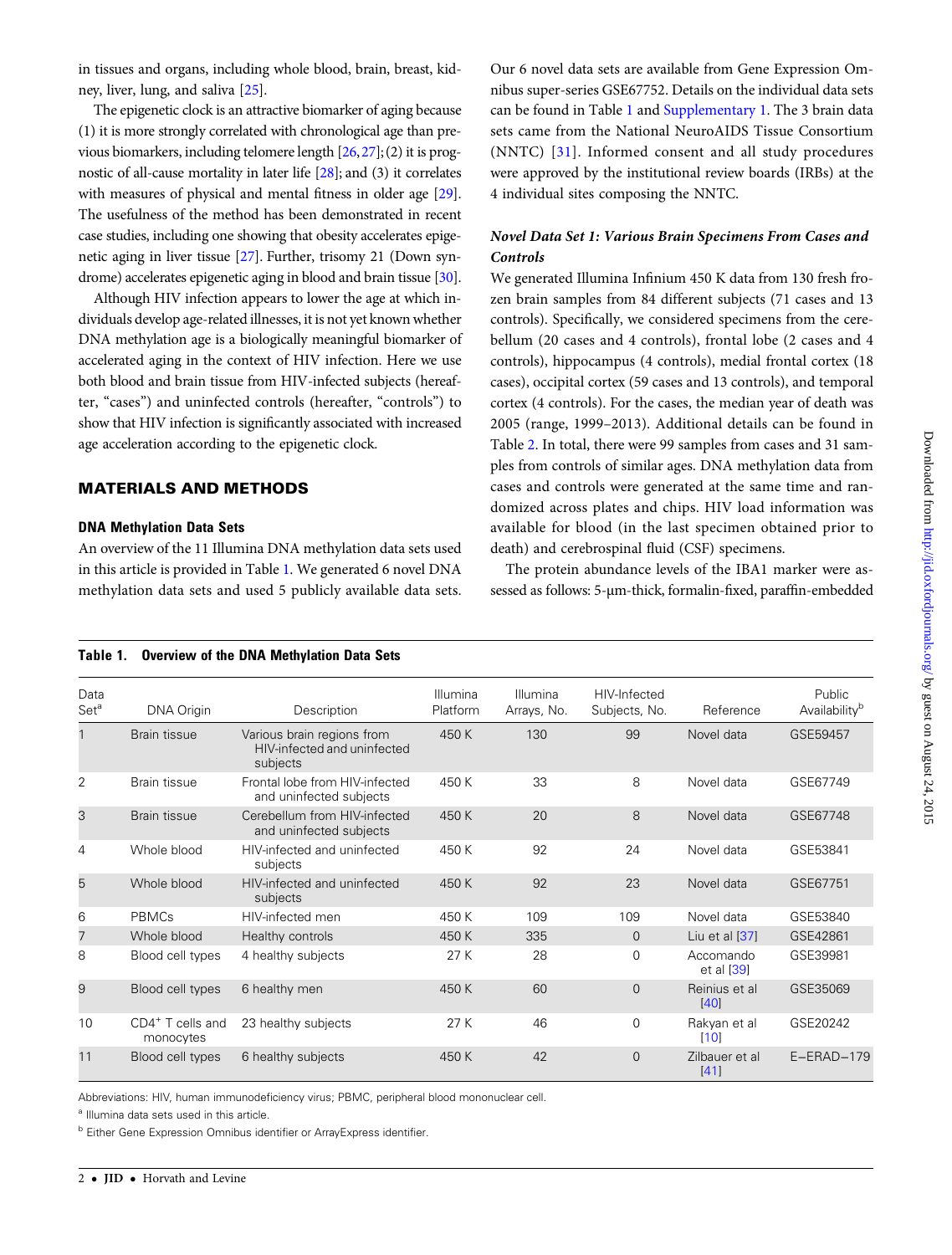#### <span id="page-2-0"></span>Table 2. Clinical Characteristics of the Brain Data Set From the National NeuroAIDS Tissue Consortium

| Variable                                                       | Subjects,<br>No. | Value           |
|----------------------------------------------------------------|------------------|-----------------|
| Age at death, y                                                | 71               | $45.9 \pm 9.1$  |
| Infection duration, y                                          | 65               | $13 \pm 6.9$    |
| Nadir CD4 <sup>+</sup> T-cell count, cells/mm <sup>3</sup>     | 71               | $27.7 \pm 33.2$ |
| Plasma viral load at diagnosis, log <sub>10</sub><br>copies/mL | 70               | $3.75 \pm 1.35$ |
| CSF viral load, $log_{10}$ copies/mL                           | 48               | $2.75 \pm 1.37$ |
| CD4 <sup>+</sup> T-cell count at death, cells/uL               | 70               | $114 + 141$     |
| Global neurocognitive clinical rating <sup>a</sup>             | 71               | $5.3 \pm 2$     |
| HIV-related neurocognitive disorder <sup>b</sup>               | 71               |                 |
| Taking combined antiretroviral therapy                         | 65               |                 |
| Neuropathological finding                                      | 31               |                 |
| Alzheimer type 2 gliosis                                       | 7                |                 |
| Aseptic leptomeningitis                                        | 4                |                 |
| Focal infarct                                                  | $\overline{4}$   |                 |
| Hemorrhage                                                     | 2                |                 |
| HIV encephalitis                                               | 8                |                 |
| Hypoxic/ischemic damage                                        | 3                |                 |
| Microglial nodule encephalitis                                 | 9                |                 |
| Lymphoma                                                       | 1                |                 |
| Other noninfectious pathologies                                | 4                |                 |
| Other infections                                               | 2                |                 |
| Tuberculosis                                                   | 1                |                 |

Data are mean  $\pm$  SD or percentage (no.) of cases.

Abbreviations: CSF, cerebrospinal fluid; HIV, human immunodeficiency virus. <sup>a</sup> Global neurocognitive clinical rating was assessed as described elsewhere [[32\]](#page-10-0).

 $<sup>b</sup>$  HIV-related neurocognitive disorder was assessed as described elsewhere</sup> [[33,](#page-10-0) [34](#page-10-0)].

brain sections were immunostained with mouse monoclonal antibody against Iba-1 (Wako), as previously described [\[35](#page-10-0)]. The DAB-stained sections were digitally scanned using a microscopy slide scanner (Aperio ScanScope GL, Leica, Vista, California) equipped with a  $20 \times$  objective lens (yielding the resolution of 0.5 µm/pixel). Anatomical areas of interest were digitally delineated and the immunoreactivity signals quantified within each of these areas using the Image-Pro Analyzer software (version 6.3; MediaCybernetics, Bethesda, Maryland), as previously described in detail [[36](#page-10-0)].

## Novel Data Set 2: Frontal Lobe Specimens From Cases and **Controls**

Fresh frozen frontal lobe samples from 8 cases and 25 controls were evaluated. The 8 cases had a mean age of 44 years (range, 27–64 years). Years of death ranged from 2000 to 2013. Years of HIV diagnosis ranged from 1989 to 1996. The mean number of years living with HIV (until death) was 12 years (range, 1–19 years).

## Novel Data Set 3: Cerebellum Specimens From Cases and **Controls**

Fresh frozen cerebellar samples from 8 cases and 12 controls were evaluated. The 8 cases correspond to the subjects used in data set 2.

## Novel Data Set 4: Blood Specimens From Cases and **Controls**

Peripheral blood mononuclear cells (PBMCs) isolated from 92 subjects were evaluated. The 24 cases had a mean age of 49 years (range, 29–67 years). The cases were from the National Neurological AIDS Bank study or Multicenter AIDS Cohort Study in Los Angeles. Informed consent and all study procedures were approved by the University of California–Los Angeles Medical IRB. The 68 controls had a mean age of 36 years (range, 18–74 years). The controls were nonmedicated subjects from a previously published study (GSE41169) [[19\]](#page-9-0). DNA methylation data from cases and controls were generated by the same core facility.

## Novel Data Set 5: Blood Specimens From Cases and **Controls**

PBMCs were obtained from the National Neurological AIDS Bank study or Multicenter AIDS Cohort Study in Los Angeles. The 23 cases had a mean age of 45 years (range, 24–68 years). The 69 controls had a mean age of 51 years (range, 35–64 years).

#### Data Set 6: Adult Male Cases, Novel Data

PBMC samples were obtained from 109 adult male cases to study the relationship between viral load, blood cell counts, and epigenetic age acceleration. This data set did not contain any controls. Cases were from the National Neurological AIDS Bank study or the Multicenter AIDS Cohort Study in Los Angeles. The mean age was 52 years (range, 31–68 years). The following measured blood cell count data were available: mean CD8<sup>+</sup> T-cell percentage, 46% (range, 19%–79%); mean CD4<sup>+</sup> T cell percentage, 30% (range, 2%–54%); mean granulocyte percentage, 56% (range,  $20\% - 77\%$ ); mean CD14<sup>+</sup> monocyte percentage, 8.10% (range, 4%–24%).

## Data Set 7: Whole-Blood Specimens From Controls in GSE42861

Here, we only used the 335 control samples from the report by Liu et al [\[37\]](#page-10-0) (ie, from subjects without rheumatoid arthritis). The cell proportions for each control were estimated by Dr Yun Liu [\[37\]](#page-10-0), using the Houseman method [[38\]](#page-10-0).

## Data Set 8: Sorted Leukocytes From Individuals in GSE39981

The authors isolated PMBCs by magnetic-activated cell sorting (Miltenyi Biotec) and confirmed purity by fluorescence-activate cell sorting [[39\]](#page-10-0). We focused here on data from 4 individuals for whom complete data on monocytes, neutrophils, B cells, pan T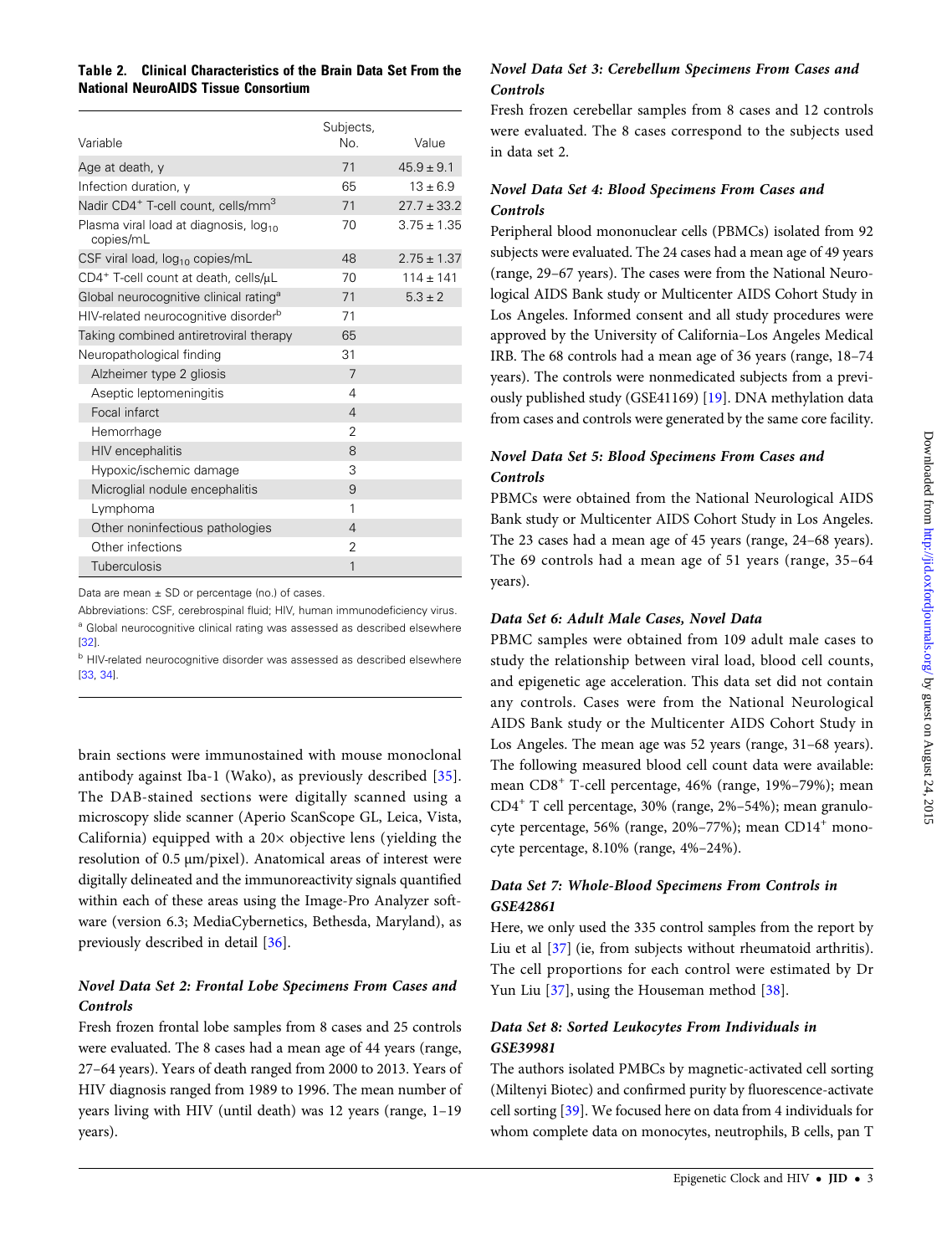cells, CD4<sup>+</sup> T cells, natural killer (NK) cells, and granulocytes were available.

## Data Set 9: Blood Cell Type Data From Healthy Males in GSE35069

The authors analyzed sorted blood cells  $(CD4^+ T \text{ cells}, CD8^+ T$ cells, CD56<sup>+</sup> NK cells, CD19<sup>+</sup> B cells, CD14<sup>+</sup> monocytes, neutrophils, and eosinophils) from 6 healthy male blood donors with a mean age  $(\pm SD)$  of 38  $\pm$  13.6 years [[40\]](#page-10-0).

## Data Set 10: CD4<sup>+</sup> T cells and CD14<sup>+</sup> Monocytes From Healthy Subjects in GSE20242

The authors used the Illumina Infinium 27 K array to analyze  $\text{CD4}^+$  T cells and  $\text{CD14}^+$  monocytes from the same individuals [\[16\]](#page-9-0). We restricted the analysis to the 23 healthy subjects for whom both cell types were available.

#### Data Set 11: Sorted Blood Cells From 6 Healthy Volunteers in E−ERAD−179

The authors measured DNA methylation levels from whole PBMCs and cell subsets (CD4, CD8, CD14, CD19, and CD16) from 6 healthy volunteers [\[41](#page-10-0)].

#### DNA Methylation Age and the Epigenetic Clock

The epigenetic clock is defined as a prediction method of age, based on the linear combination of the DNA methylation levels of 353 CpG dinucleotides [\[25\]](#page-10-0). Predicted age, referred to as DNA methylation age, correlates with chronological age in sorted cell types (CD4<sup>+</sup> T cells, monocytes, B cells, glial cells, and neurons) and tissues and organs, including whole blood, brain, breast, kidney, liver, lung, and saliva [[25](#page-10-0)]. By construction, the epigenetic clock (and software) applies to data generated using either the Illumina 450 K or 27 K platform. Mathematical details and software tutorials for the epigenetic clock can be found in the additional files of the article by Horvath [[25](#page-10-0)]. An online age calculator can be found at our website (available at: [http://labs.genetics.ucla.edu/horvath/dnamage/\)](http://labs.genetics.ucla.edu/horvath/dnamage/).

#### Blood Cell Count Estimates

Flow cytometry measures of blood cell counts were assessed by the Multicenter AIDS Cohort Study in Los Angeles as described previously [[42\]](#page-10-0). For data sets involving controls (eg, data set 7), blood cell proportions (CD8<sup>+</sup> T cells, CD4<sup>+</sup> T cells, NK cells, B cells, and granulocytes) were estimated using Houseman's estimation method [[38\]](#page-10-0), which is based on DNA methylation signatures from purified leukocyte samples. The percentage of exhausted CD8+ T cells (defined as CD28<sup>−</sup> CD45RA<sup>−</sup> B cells) and the number of naive CD8+ T cells (defined as CD45RA<sup>+</sup>CCR7<sup>+</sup> B cells) were estimated using the advanced analysis option of the epigenetic clock software [[25\]](#page-10-0).

#### RESULTS

#### Brain Tissue Specimens From Cases and Controls

Using the first brain data set, we observed a strong correlation between DNA methylation age and chronological age in all brain regions (Figure  $1A-D$  $1A-D$ ). Regression lines through samples from cases only (Figure [1](#page-4-0)A–C) and controls only (black lines) suggest that cases have a DNA methylation age that is older than that of controls.

To perform a formal statistical analysis, we defined a measure of epigenetic age acceleration as the difference between the observed DNA methylation age value and that predicted by a linear model in controls. A positive value indicates that the DNA methylation age is higher than that predicted from the linear model for controls of the same age. On average, brain samples from cases exhibited significant age acceleration effects  $(P = 8.0 \times 10^{-8}$  $(P = 8.0 \times 10^{-8}$  $(P = 8.0 \times 10^{-8}$ ; Figure 1*E*), but these effects depended on brain region: significant age acceleration effects were observed in the occipital cortex ( $P = 9.6 \times 10^{-5}$  $P = 9.6 \times 10^{-5}$  $P = 9.6 \times 10^{-5}$ ; Figure 1*F*) and the cerebellum  $(P = .036;$  Figure [1](#page-4-0)G) but not in the frontal lobe (Figure 1H). We caution that differences in age acceleration effects may reflect low sample sizes or technical variability. But the difference between the cerebellum and frontal lobe was reproducible in independent data sets. Using brain data set 3, we observed again a significant age acceleration effect in the cerebellum  $(P = .031)$ [Figure [2](#page-5-0)C]; 7.4 years [\[Supplementary 1\]](http://jid.oxfordjournals.org/lookup/suppl/doi:10.1093/infdis/jiv277/-/DC1)). But we did not observe an accelerated aging effect in the second frontal lobe data set (data set 2; Figure [2](#page-5-0)D), which is congruent with our findings in data set [1](#page-4-0) (Figure  $1H$ ). Future research will need to clarify why HIV infection seems to accelerate the age of some brain regions (eg, the occipital lobe and cerebellum) but not that of others (eg, the frontal lobe). To estimate the effect of age acceleration in terms of years, we used a linear regression model that regressed DNA methylation age on chronological age and viral load status [\(Supplementary 1](http://jid.oxfordjournals.org/lookup/suppl/doi:10.1093/infdis/jiv277/-/DC1)). The analysis suggested that brain regions of cases were, on average, 7.4 years older than those of controls. The estimated acceleration effect was 9.3 years in the occipital cortex, 5 years in the cerebellum, and 0.1 years in the frontal lobe.

Overall, HIV load in the CSF of cases was not significantly correlated with age acceleration in the brain samples (Figure  $1I-K$  $1I-K$ ), but there was a marginally significant effect in the frontal lobe ( $r = 0.42$ ,  $P = .065$ ; Figure [1](#page-4-0)L). Since viral load was not ascertained in brain tissue, we could not correlate it with epigenetic age acceleration in the respective brain regions.

More-detailed examination is required to determine the cellular and histopathological correlates of age acceleration in HIV-infected brains. Table [2](#page-2-0) provides clinical information about the cases from whom autopsy brain samples were analyzed. Unfortunately, cause of death is not collected by the NNTC, although these data are often unreliable because of the multiple comorbidities of the participants. However, and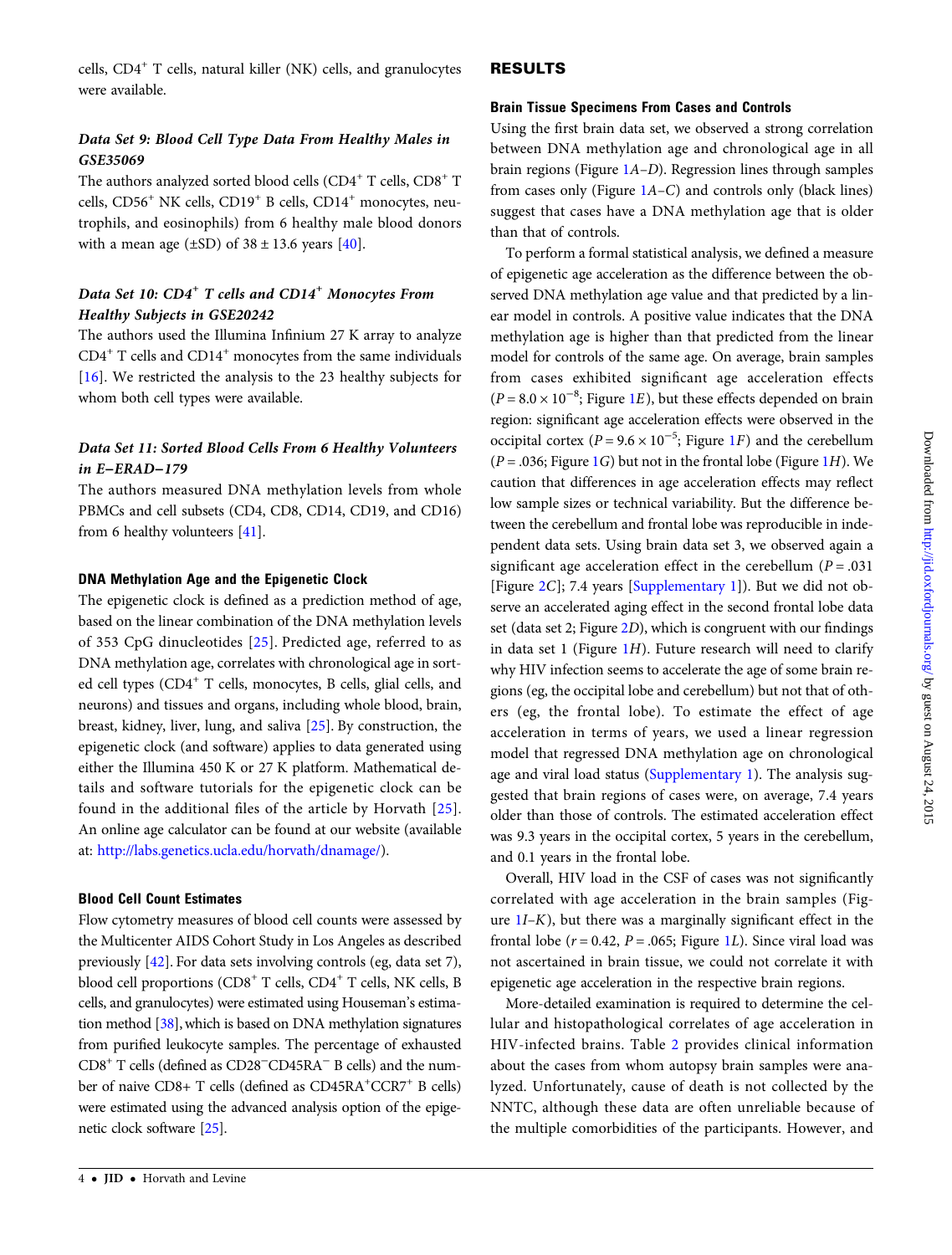<span id="page-4-0"></span>

Figure 1. Discovery brain data from human immunodeficiency virus (HIV)–infected subjects (cases) and HIV-uninfected subjects (controls). A–D, DNA methylation (DNAm) age versus chronological age in all brain samples (A) and occipital cortex (B), cerebellum (C), and frontal lobe (D) samples. Red squares and black triangles in the scatterplot denote samples from cases and controls, respectively. The orange line depicts a linear regression line through case samples. Similarly, the black solid line corresponds to a regression line of DNAm age on chronological age in control samples. For each subject (point), age acceleration is defined as the vertical distance to the black regression line (ie, DNAm age minus the expected value based on control samples). E, Mean age acceleration versus control status in all brain samples. Each bar plot depicts 1 standard error around the mean value and reports the Kruskal–Wallis (nonparametric) group comparison test P value. Analogous results can be obtained when restricting the analysis to occipital cortex (B and F) or cerebellar (C and G) samples but not for samples from the frontal lobe (D and G). E–H, The group comparisons in panels E–H involved a total of 130, 72, 24, and 24, samples respectively. The number of samples in each group is reported by the rotated number under each bar. I–L, HIV load (log<sub>10</sub> transformed) in cerebrospinal fluid (CSF) of cases versus age acceleration in all brain samples ( $I$ ) and occipital cortex ( $J$ ), cerebellum ( $K$ ), and frontal lobe ( $L$ ) samples. Abbreviation: cor, correlation.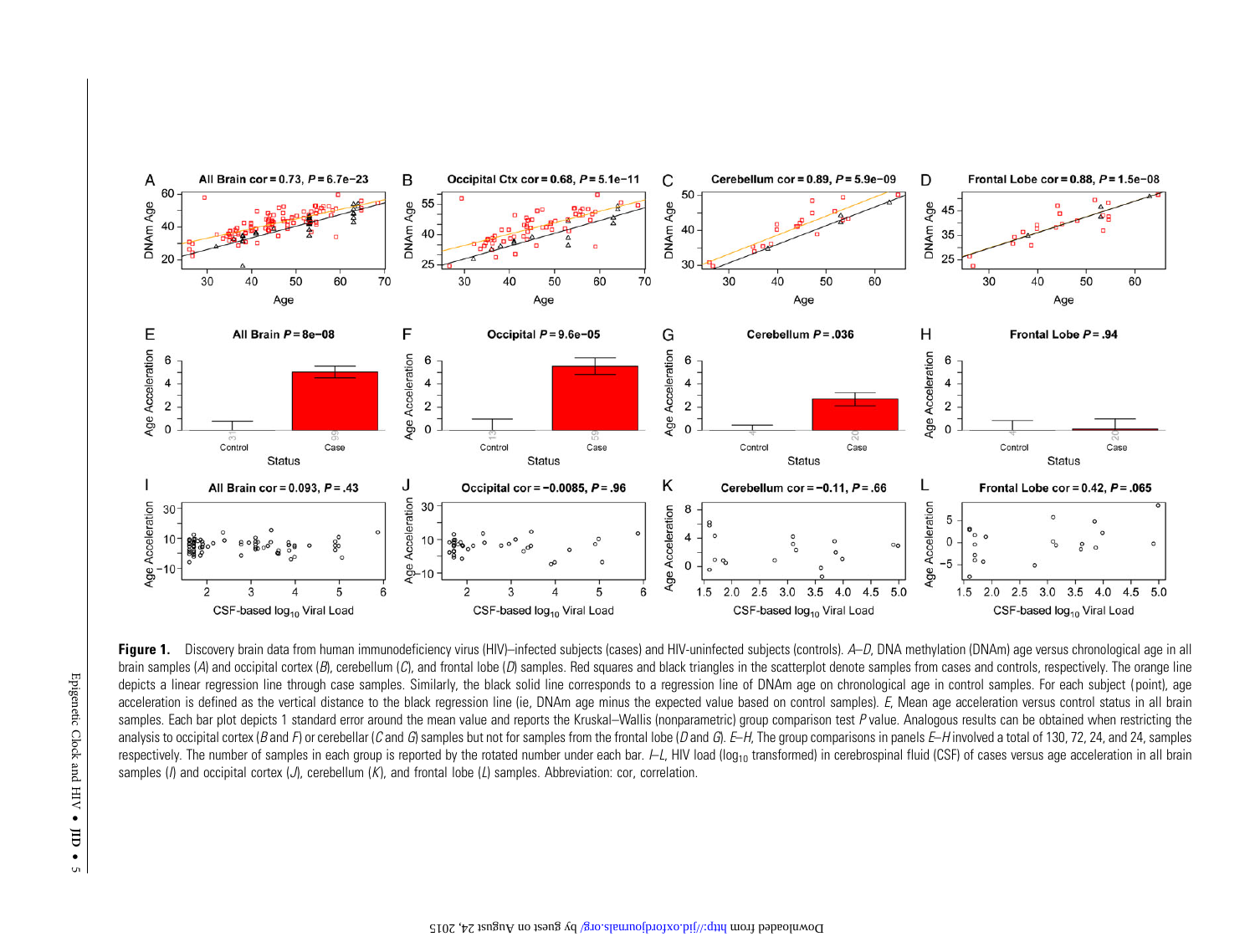<span id="page-5-0"></span>

Figure 2. Validation brain data from human immunodeficiency virus (HIV)–infected subjects (cases) and HIV-uninfected subjects (controls). Analogous to Figure [1,](#page-4-0) we used independent data sets (data 2 and 3) to relate HIV status to epigenetic age acceleration in the frontal lobe and cerebellum of cases and controls. A and B, DNA methylation (DNAm) age versus chronological age in cerebellum (A) and frontal lobe (B) samples. Points (subjects) are colored by HIV status: cases correspond to red squares. The orange and black lines depict regression lines case and control samples, respectively. The measure of age acceleration is the same as used in Figure [1.](#page-4-0) C and D, Age acceleration versus HIV status in cerebellum  $(C)$  and frontal lobe  $(D)$  specimens. Each bar plot reports the Kruskal–Wallis (nonparametric) group comparison test P value and 1 standard error around the mean. Abbreviation: cor, correlation.

more relevant, considering that we examined brain DNA, the NNTC conducts neuropathological examination according to a standard protocol. While the brain pathologies from HIVinfected individuals do not necessarily translate to specific diseases or clinical syndromes and are not uncommon in individuals with advanced HIV infection, these data indicated that, of the 31 cases with noted brain pathology, several had >1 type. All cases received a diagnosis ≤1 year prior to death indicating that they were neurocognitively normal or had an HIV-associated neurocognitive disorder (as reported elsewhere [[33\]](#page-10-0)). We also included in Table [2](#page-2-0) virologic and clinical variables. Note that in some instances this information was not collected. According to the autopsy results, 8 cases had HIV-associated encephalitis. Greater number of perivascular macrophages are found in the brains of patients with HIV encephalitis [[43\]](#page-10-0). While we cannot rule out that the observed age acceleration effects reflect changes in cellular composition (eg, increased numbers of perivascular macrophages), we could not find a significant relationship between epigenetic age acceleration effects in brain samples from cases and a marker of activated macrophages, namely ionized calcium-binding adapter molecule 1 (IBA1), which is encoded by the gene allograft inflammatory factor 1. The IBA1 marker was assessed using immunohistochemical staining of paraffin embedded tissue, as described in "Methods" section.

#### Blood Specimens From Cases and Controls

Using 2 independent blood data sets, we observed that cases exhibited a significant age acceleration effect  $(P = .0048$  [Figure  $3C$  $3C$  and  $P = .00036$  [Figure  $3D$ ]). A linear model analysis revealed that the DNA methylation age of cases was, on average, 5.2 years greater than that of controls (3.7 years in blood data set 4 and 6.7 years in blood data set 5; [Supplementary 1\)](http://jid.oxfordjournals.org/lookup/suppl/doi:10.1093/infdis/jiv277/-/DC1). Since we analyzed whole blood (as opposed to sorted blood cells), we cannot rule out that the observed epigenetic age acceleration effects were mediated by changes in blood cell composition.

#### Epigenetic Age Acceleration Versus Blood Cell Counts in Adult Male Cases

We used PBMCs from 109 adult male cases (data set 6) to study the relationship between epigenetic age, HIV load, and blood cell counts. DNA methylation age was closely related with chronological age in these cases ( $r = 0.80$ ; median error, 3.9 years; Figure [4](#page-7-0)A). We defined a measure of epigenetic age acceleration as the residual from a linear regression line (Figure [4](#page-7-0)A). A multivariate regression analysis suggested that cases with detectable viral load (ie, >35 copies/mL) had a DNA methylation age that was on average 3.6 years greater than that of adult male cases with a nondetectable viral load, but the association was only marginally significant ( $P = .033$ ) and requires further validation studies. About 92% of cases were receiving antiretroviral therapy, but we were unable to assess who was adherent to their medications. Thus, detectable viral load could be due to a lack of adherence or to treatment failure. Epigenetic age acceleration correlated with several cell count measures in these cases, including NK cells  $(r = 0.33, P = 4 \times 10^{-4};$  $(r = 0.33, P = 4 \times 10^{-4};$  $(r = 0.33, P = 4 \times 10^{-4};$  Figure 4B), monocytes  $(r = 0.2, P = .05;$ Figure [4](#page-7-0)C), granulocytes ( $r = -0.37$ ,  $P = .00019$ ; Figure 4D), CD[4](#page-7-0)<sup>+</sup> T cells ( $r = -0.23$ ,  $P = .023$ ; Figure 4E), CD8<sup>+</sup> T cells  $(r = 0.24, P = .017;$  $(r = 0.24, P = .017;$  $(r = 0.24, P = .017;$  Figure 4F), exhausted (CD28<sup>-</sup>CD45RA<sup>-</sup>)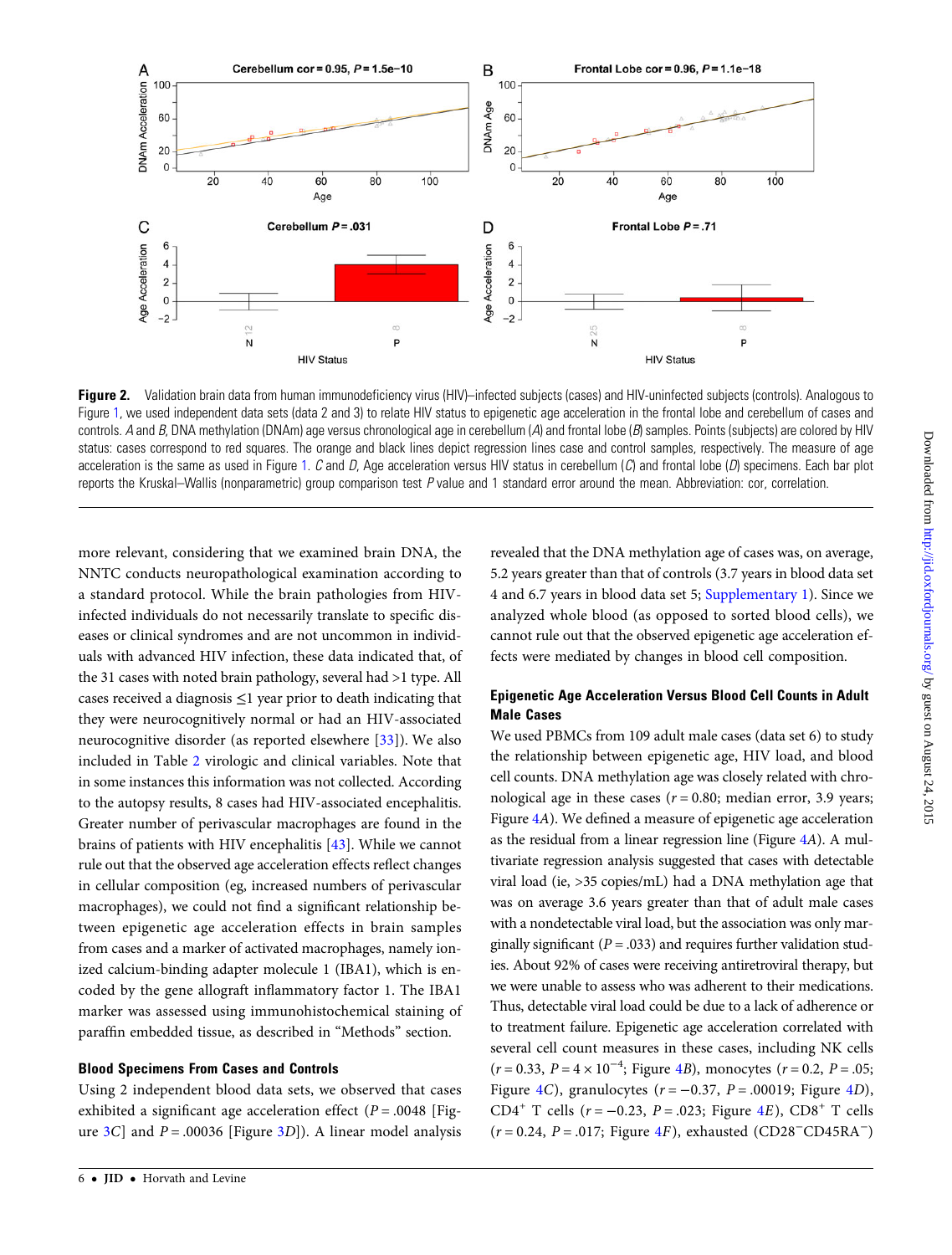<span id="page-6-0"></span>

Figure 3. Epigenetic age in blood tissue versus human immunodeficiency virus (HIV) status. The first column (A and C) and second column (B and D) report findings for blood data sets 4 and 5, respectively. A and B, DNA methylation (DNAm) age versus chronological age. Samples from HIV-infected patients (cases; points) are colored in red. The black solid line and the orange line correspond to regression lines through HIV-uninfected control samples and case samples, respectively. For each subject (point), age acceleration is defined as the vertical distance to the black regression line.  $C$  and  $D$ , Mean age acceleration versus HIV status. The rotated numbers on the x-axis report the group sizes. The bar graphs report 1 standard error and a Kruskal–Wallis test P value. Abbreviation: cor, correlation.

CD8<sup>+</sup> T cells ( $r = 0.36$ ,  $P = 1.0 \times 10^{-4}$  $P = 1.0 \times 10^{-4}$  $P = 1.0 \times 10^{-4}$ ; Figure 4H), and the number of naive  $(CD45RA<sup>+</sup>CCR7<sup>+</sup>)$   $CD8<sup>+</sup>$  T cells  $(r = -0.26,$  $P = .0059$ ; Figure [4](#page-7-0)G).

## Epigenetic Age Acceleration Versus Blood Cell Counts in Controls

In contrast to our findings for cases, epigenetic age acceleration exhibited weaker correlations with blood cell count measures in controls (Figure [5](#page-8-0)). The highest correlation was observed for the percentage of exhausted CD8+ T cells in the controls from blood data set [5](#page-8-0) ( $r = 0.29$ ,  $P = .016$ ; Figure 5H), but this finding was not validated in an independent data set (data set 7; Figure [5](#page-8-0)P). These findings are congruent with the fact that sorted blood cells appear to have similar DNA methylation ages ([Supple](http://jid.oxfordjournals.org/lookup/suppl/doi:10.1093/infdis/jiv277/-/DC1)[mentary 2](http://jid.oxfordjournals.org/lookup/suppl/doi:10.1093/infdis/jiv277/-/DC1)). The relatively small sample sizes provided by data sets 8–11 did not provide sufficient statistical power for detecting significant differences in DNA methylation age between blood cells (B cells, CD4<sup>+</sup> T cells, CD8<sup>+</sup> T cells, eosinophils, granulocytes, monocytes, NK cells, and neutrophils) isolated from the same controls ([Supplementary 2\)](http://jid.oxfordjournals.org/lookup/suppl/doi:10.1093/infdis/jiv277/-/DC1).

#### **DISCUSSION**

In the following, we discuss several models that could explain the relationship between HIV status and epigenetic age acceleration.

Model 1 assumes that changes in telomere length mediate the effect of HIV infection on epigenetic age acceleration (ie, HIV infection  $\rightarrow$  telomere length  $\rightarrow$  epigenetic age acceleration).

This model is probably incorrect because (1) there seems to be at best a very weak correlation between leukocyte telomere length and epigenetic age acceleration [\[44\]](#page-10-0), and (2) it is difficult to adapt this model to explain age acceleration effects in brain tissue.

Model 2 posits that the effect of HIV load on age acceleration is mediated by increases in the amount of senescent or exhausted T cells, such as CD28<sup>-</sup>CD45RA<sup>-</sup> CD8<sup>+</sup> T cells (ie, HIV infection  $\rightarrow$  exhausted/senescent T cells  $\rightarrow$  age acceleration). Our blood data support this model to some extent: we found that the amount of exhausted CD8<sup>+</sup> T cells correlated with epigenetic age acceleration in cases (Figure [4](#page-7-0)H) and, to a lesser extent, in controls (Figure  $5H$  $5H$  and  $5P$ ). But it is difficult to use this model for explaining accelerated aging effects in brain tissue, owing to the blood-brain barrier.

Model 3 is the independent model, in which HIV infection causes increases in exhausted T-cell counts and age acceleration independently (ie, exhausted/senescent  $T$  cells  $\leftarrow$  HIV infection  $\rightarrow$  age acceleration). In other words, HIV infection confounds the relationship between the exhausted T-cell count and age acceleration. This is a plausible model, but it leaves us with the question of how HIV infection leads to epigenetic age acceleration. At this point, it is difficult to address this question since it is unknown what is being measured by DNA methylation age. Several lines of indirect evidence suggest that DNA methylation age might measure the cumulative work done by an epigenomic maintenance system [[25\]](#page-10-0). In support of this hypothesis, HIV-1 infection is known to induce double-strand breaks of chromosomal DNA [[45](#page-10-0)] and to induce chromosomal DNA damage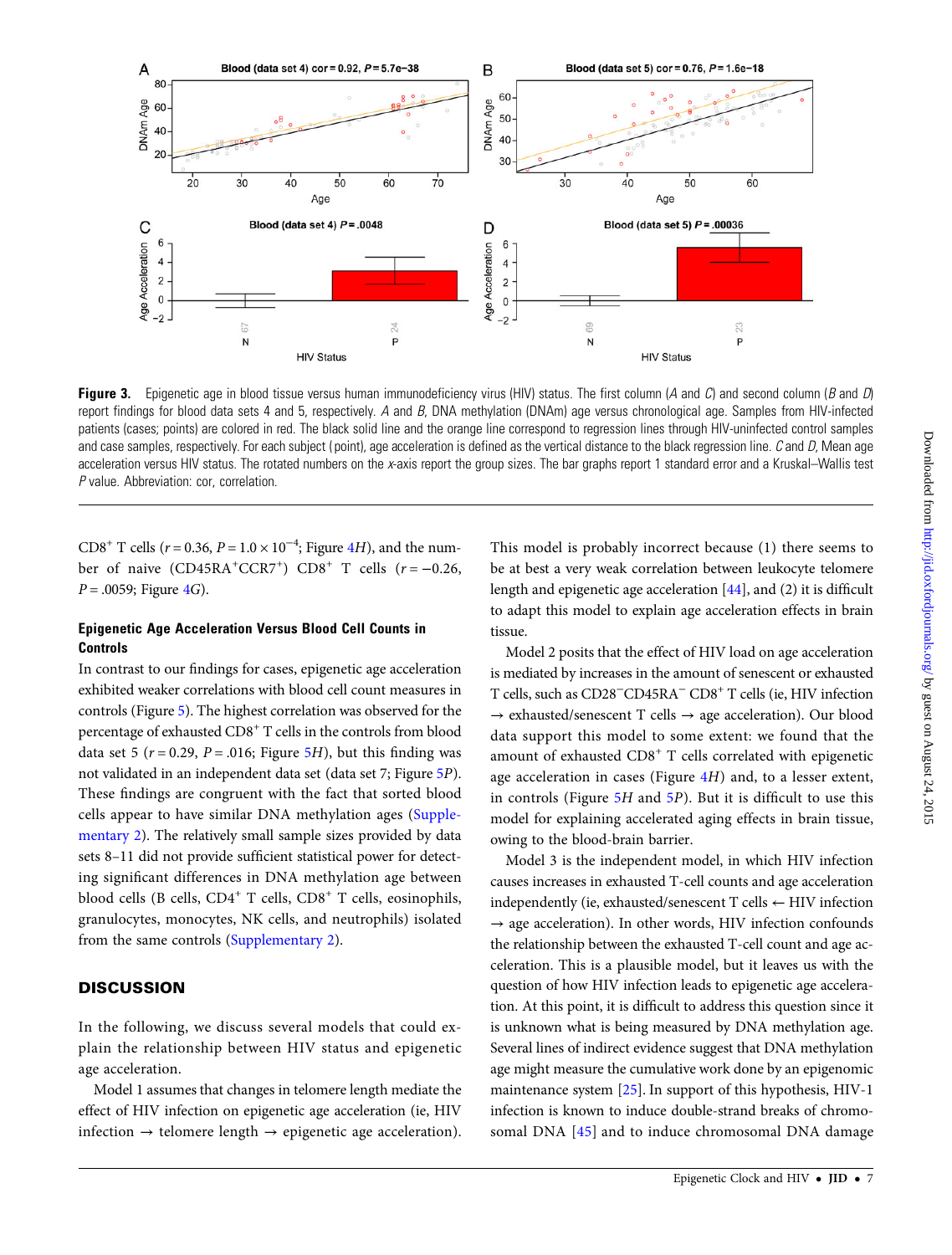<span id="page-7-0"></span>

Figure 4. Age acceleration versus blood cell counts in human immunodeficiency virus (HIV)–infected subjects (cases). Here we used DNA methylation (DNAm) data from peripheral blood mononuclear cells from cases (data set 6). A, DNAm age versus age. The red line indicates the regression line. The black line corresponds to  $y = x$ . Epigenetic age acceleration (defined as the residual) versus the percentage of natural killer (NK) cells (B), CD14<sup>+</sup> monocytes (C), granulocytes (D), CD4<sup>+</sup> T cells (E), CD8<sup>+</sup> T cells (F), naive CD8<sup>+</sup> T cells (G), and exhausted (CD28<sup>-</sup>CD45RA<sup>-</sup>) CD8<sup>+</sup> T cells (H).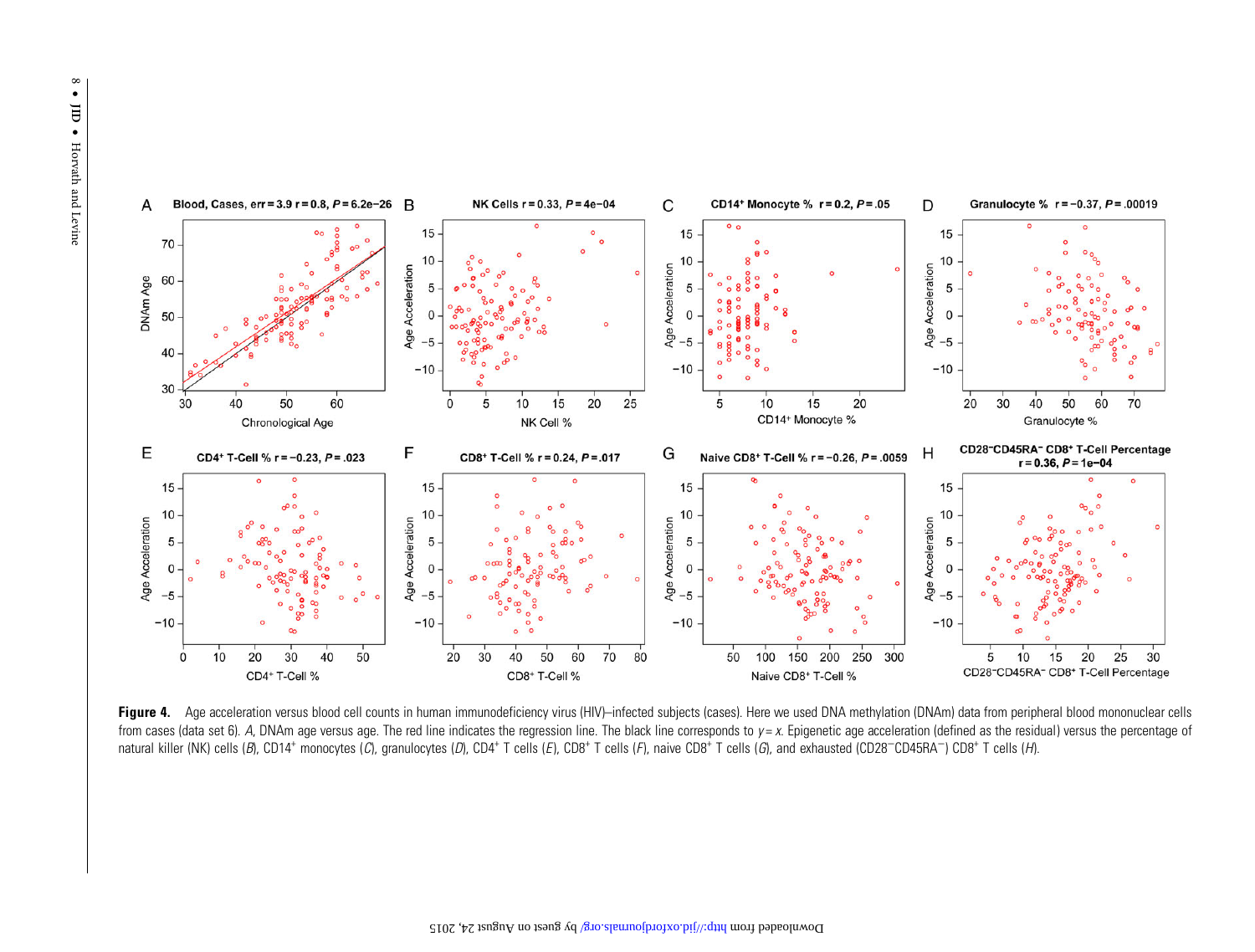<span id="page-8-0"></span>

Figure 5. Age acceleration versus blood cell counts in HIV-uninfected control subjects (controls). The first 2 rows  $(A-H)$  and the last 2 rows  $(HP)$  present results for controls from blood data sets 5 and 7, respectively. A and I, DNA methylation (DNAm) age versus chronological age. Age acceleration was defined as the residual resulting from the regression line (red line). Age acceleration versus natural killer (NK) cells (B and J), CD14<sup>+</sup> monocytes (C and K), granulocytes (D and L), CD4<sup>+</sup> T cells (E and M), CD8<sup>+</sup> T cells (F and N), naive CD8<sup>+</sup> T cells (G and O), and exhausted (CD28<sup>-</sup>CD45RA<sup>-</sup>) CD8<sup>+</sup> T cells (H and P). The bloo cell abundance measures were estimated on the basis of DNAm data ("Methods" section).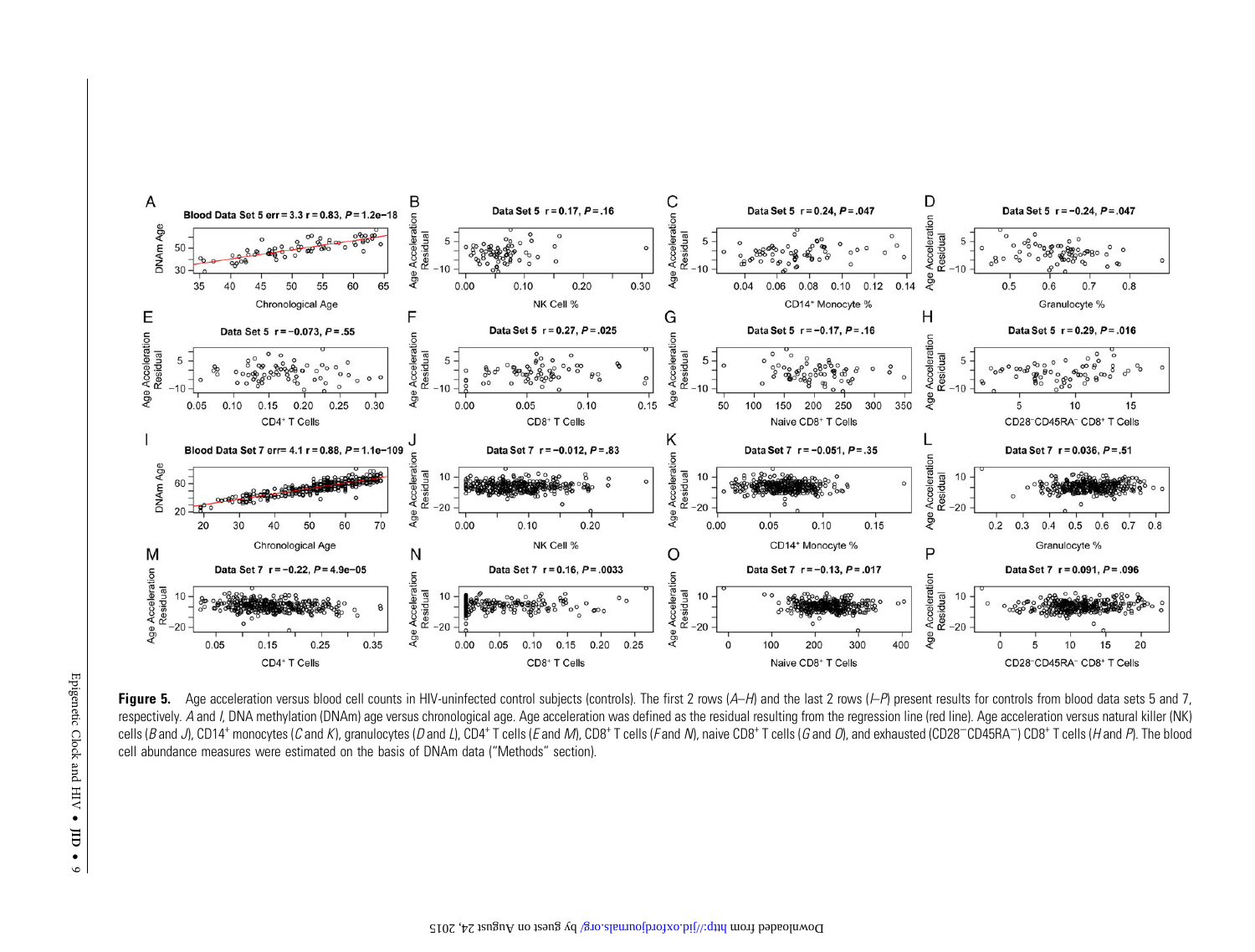<span id="page-9-0"></span>responses by activating Rad3-related or ataxia-telangiectasia mutated proteins and by promoting phosphorylation of their downstream substrates [[46,](#page-10-0) [47](#page-10-0)]. If one assumes that viral integration into the host genome leads to epigenomic instability (related to genetic instability), then the observed accelerated aging effects could reflect the protective actions of the epigenomic maintenance system.

Our study has several limitations, including the following. First, we analyzed relatively few controls in our brain data sets  $(n = 13$  in data set 1) because it is difficult to obtain brain samples from relatively young, deceased subjects. Second, our observational study may be biased by hidden confounders that distinguish controls from cases. Third, we were not able to assess whether detectable viral load in cases was due to treatment failure or lack of adherence to the treatment. The weak association between age acceleration and viral load may reflect the fact that viral load does not capture the history of viral load burden. Controlled in vitro studies would be helpful for understanding the relationship between viral load and age acceleration.

In conclusion, we demonstrate that HIV infection is associated with a significant increase in DNA methylation age in brain and blood tissue. Our results are consistent with the reported clinical manifestations of accelerated aging effects among HIV-infected adults despite apparent viral control. Future studies will need to explore whether the epigenetic clock can serve as a useful tool for the study of and/or inform therapeutic strategies aimed at preventing HIV-associated non–AIDS-defining conditions such as cardiovascular disease and HIV-associated neurocognitive disorder [6, [48\]](#page-10-0).

#### Supplementary Data

[Supplementary materials](http://jid.oxfordjournals.org/lookup/suppl/doi:10.1093/infdis/jiv277/-/DC1) are available at The Journal of Infectious Diseases online (<http://jid.oxfordjournals.org>). Supplementary materials consist of data provided by the author that are published to benefit the reader. The posted materials are not copyedited. The contents of all supplementary data are the sole responsibility of the authors. Questions or messages regarding errors should be addressed to the author.

#### Notes

Acknowledgments. S. H. conceived of the study and performed the statistical analysis. S. H. and A. J. L. wrote the article. A. J. L. provided the blood and brain data and assisted with the clinical interpretation.

Financial support. This work was supported by the National Institute on Aging, National Institutes of Health (NIH; grant 5R01AG042511-02 to S. H.); the University of California, Los Angeles (UCLA) AIDS Institute; the UCLA Center for AIDS Research (AI28697); the UCLA Clinical and Translational Science Institute; the National Center for Research Resources; the National Center for Advancing Translational Sciences (UL1TR000124); the National Institute for Drug Abuse, NIH (grant R01DA030913 to A. J. L. and S. H.); the National Institute of Allergy and Infectious Diseases, NIH (grant U01-AI-35040 to the Los Angeles site of the Multicenter AIDS Cohort Study [Roger Detels, principal investigator, UCLA]); and the National NeuroAIDS Tissue Consortium, which consists of the National Neurological AIDS Bank (U01-MH08021 and R24-NS38841; Singer), the Texas NeuroAIDS Research Center (U01-MH083507 and R24-NS45491; Benjamin

Gelman, principal investigator, University of Texas Medical Branch), the Manhattan HIV Brain Bank (U01-MH083501 and R24-MH59724; Susan Morgello, principal investigator, Mt. Sinai Medical Center), and the California NeuroAIDS Tissue Network (U01-MH083506 and R24-MH59745; David Moore, principal investigator, UCSD).

Potential conflict of interest. Both authors: No reported conflicts.

Both authors have submitted the ICMJE Form for Disclosure of Potential Conflicts of Interest. Conflicts that the editors consider relevant to the content of the manuscript have been disclosed.

#### **References**

- 1. Fausto A, Bongiovanni M, Cicconi P, et al. Potential predictive factors of osteoporosis in HIV-positive subjects. Bone 2006; 38:893–7.
- 2. Triant VA, Lee H, Hadigan C, Grinspoon SK. Increased acute myocardial infarction rates and cardiovascular risk factors among patients with human immunodeficiency virus disease. J Clin Endocrinol Metab 2007; 92:2506–12.
- 3. Lucas GM, Mehta SH, Atta MG, et al. End-stage renal disease and chronic kidney disease in a cohort of African-American HIV-infected and at-risk HIV-seronegative participants followed between 1988 and 2004. AIDS 2007; 21:2435–43.
- 4. Silverberg M, Chao C, Leyden W, et al. HIV infection and the risk of cancers with and without a known infectious cause. AIDS 2009; 23:2337–45.
- 5. Martin J, Volberding P. HIV and premature aging: a field still in its infancy. Ann Intern Med 2010; 153:477–9.
- 6. Deeks SG. HIV infection, inflammation, immunosenescence, and aging. Annu Rev Med 2011; 62:141–55.
- 7. Desquilbet L, Jacobson LP, Fried LP, et al. A frailty-related phenotype before HAART initiation as an independent risk factor for AIDS or death after HAART among HIV-infected men. J Gerontol A Biol Sci Med Sci 2011; 66A:1030–8.
- 8. Silverberg MJ, Chao C, Leyden WA, et al. HIV infection, immunodeficiency, viral replication, and the risk of cancer. Cancer Epidemiol Biomarkers Prev 2011; 20:2551–9.
- 9. Womack JA, Goulet JL, Gibert C, et al. Increased risk of fragility fractures among HIV infected compared to uninfected male veterans. PLoS One 2011; 6:e17217.
- 10. Wendelken L, Valcour V. Impact of HIV and aging on neuropsychological function. J Neurovirol 2012; 18:256–63.
- 11. Kirk GD, Mehta SH, Astemborski J, et al. HIV, age, and the severity of hepatitis C virus–related liver disease A cohort study. Ann Intern Med 2013; 158:658–66.
- 12. Greene M, Justice A, Lampiris H, Valcour V. Management of human immunodeficiency virus infection in advanced age. JAMA 2013; 309:1397–405.
- 13. High KP, Brennan-Ing M, Clifford DB, et al. HIV and aging: state of knowledge and areas of critical need for research. A report to the NIH Office of AIDS Research by the HIV and Aging Working Group. J Acquir Immune Defic Syndr 2012; 60(Suppl 1):S1–18.
- 14. Christensen B, Houseman E, Marsit C, et al. Aging and environmental exposures alter tissue-specific DNA methylation dependent upon CpG Island context. PLoS Genet 2009; 5:e1000602.
- 15. Bollati V, Schwartz J, Wright R, et al. Decline in genomic DNA methylation through aging in a cohort of elderly subjects. Mech Ageing Dev 2009; 130:234–9.
- 16. Rakyan VK, Down TA, Maslau S, et al. Human aging-associated DNA hypermethylation occurs preferentially at bivalent chromatin domains. Genome Res 2010; 20:434–9.
- 17. Teschendorff AE, Menon U, Gentry-Maharaj A, et al. Age-dependent DNA methylation of genes that are suppressed in stem cells is a hallmark of cancer. Genome Res 2010; 20:440–6.
- 18. Vivithanaporn P, Heo G, Gamble J, et al. Neurologic disease burden in treated HIV/AIDS predicts survival. Neurology 2010; 75:1150–8.
- 19. Horvath S, Zhang Y, Langfelder P, et al. Aging effects on DNA methylation modules in human brain and blood tissue. Genome Biol 2012; 13:R97.